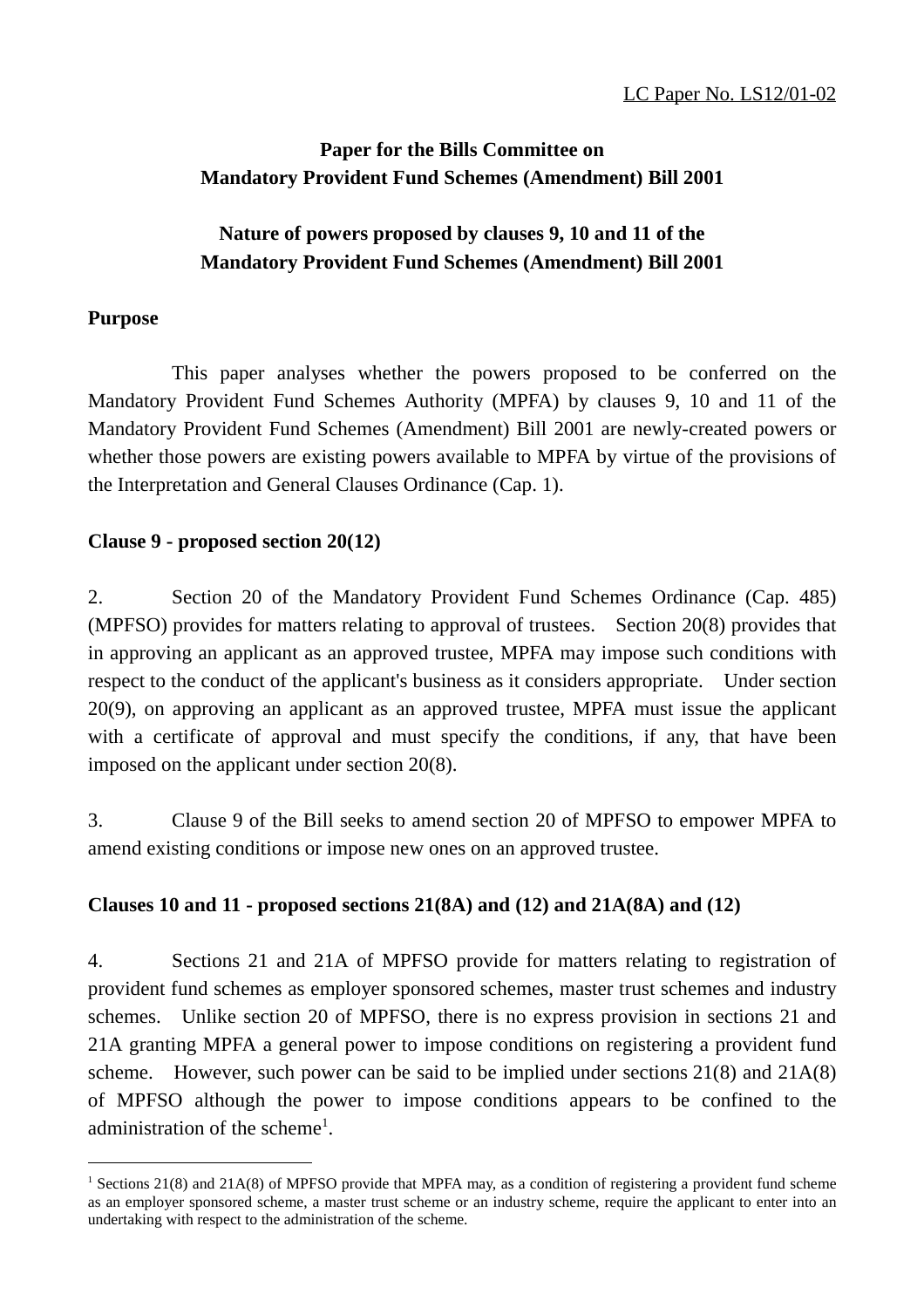5. Proposed sections 21(8A) and 21A(8A) seek to give MPFA a power to impose, on registering MPF schemes, such conditions with respect to the administration or marketing of the schemes as it considers appropriate. Proposed sections 21(12) and 21A(12), on the other hand, empower MPFA to amend existing conditions or to impose new ones with respect to the administration or marketing of an MPF scheme after registration.

## **Whether the proposed powers are newly-created powers or existing powers**

6. To determine whether the legal effect of clauses 9, 10 and 11 of the Bill is to confer on MPFA new powers, it is necessary to consider whether the relevant provisions in Cap. 1 are applicable to MPFSO. For the purposes of this analysis, sections 39(1), 40(1) and 46(a) of Cap. 1 are relevant.

## *(a) Sections 39(1), 40(1) and 46(a) of Cap. 1*

7. Section 39(1) of Cap. 1 provides that where any Ordinance confers any power or imposes any duty, then the power may be exercised and the duty shall be performed from time to time as occasion requires.

8. Section 40(1) of Cap. 1 provides that where any Ordinance confers upon any person power to do or enforce the doing of any act or thing, all such powers shall be deemed to be also conferred as are reasonably necessary to enable the person to do or enforce the doing of the act or thing.

9. Under section 46(a) of Cap. 1, where any Ordinance confers any power upon any person to make, grant, issue or approve any proclamation, order, notice, declaration, instrument, notification, licence, permit, exemption, register or list, such power shall include power to amend or suspend such proclamation, order, notice, declaration, instrument, notification, licence, permit, exemption, register or list.

10. Under section 2 of Cap. 1, the provisions of Cap. 1 shall apply to Cap. 1 and to any other Ordinance in force save where the contrary intention appears either from Cap. 1 or from the context of any other Ordinance or instrument.

# *(b) Whether section 39(1) of Cap. 1 applies to sections 20(8), 21(8) and 21A(8) of MPFSO*

11. Section 20(8) of MPFSO does not confer on MPFA a power to impose conditions at any time as it considers appropriate. Instead, section 20(8) specifies that the power to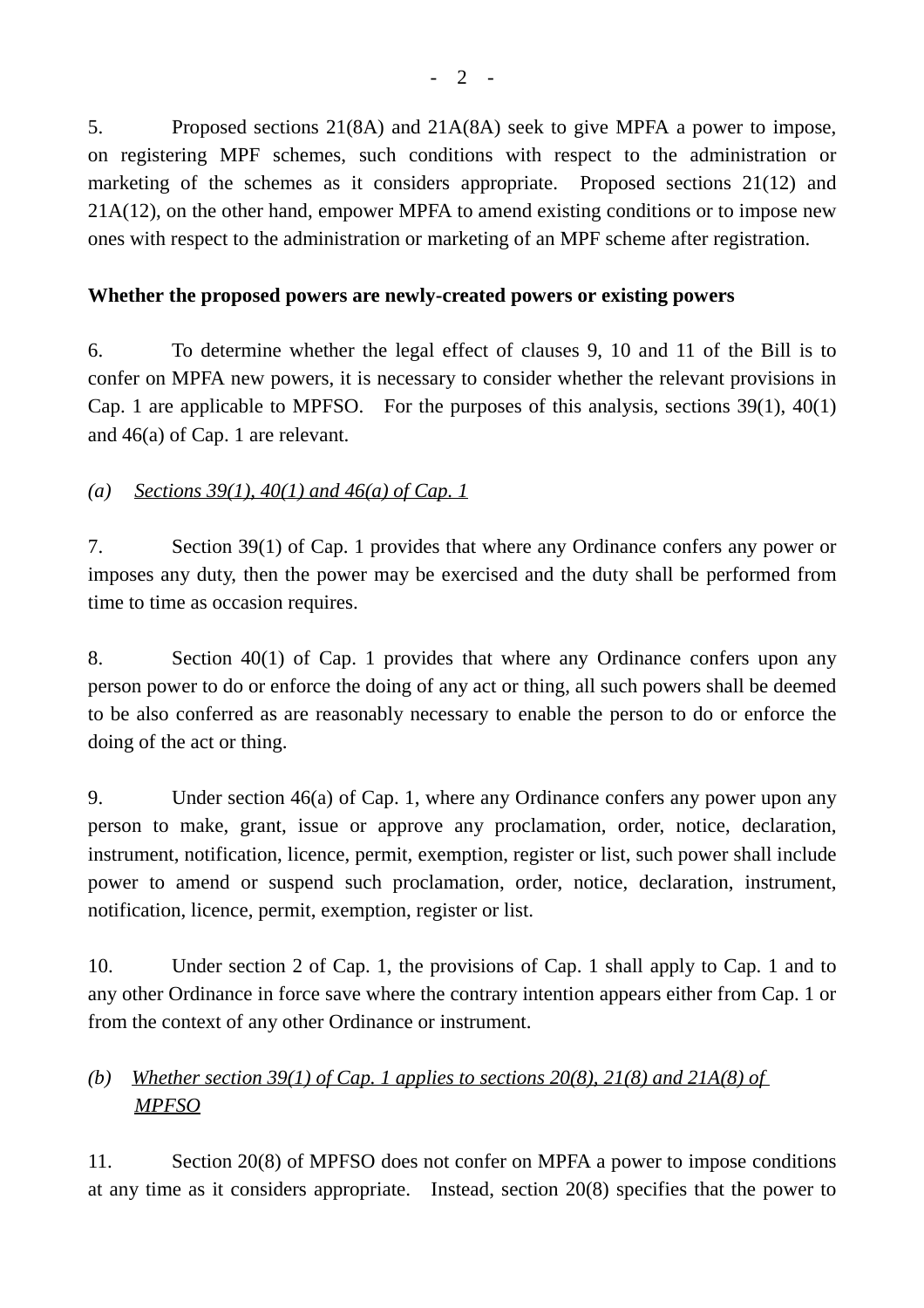impose conditions is exercisable when MPFA approves an applicant as an approved trustee. The way section 20(8) is drafted, in our view, displaces the application of section 39(1) of Cap. 1. Accordingly, once MPFA has exercised the power under section 20(8), the power is exhausted and cannot be exercised from time to time as occasion requires. In the absence of an express provision conferring on MPFA the power to impose conditions on an approved trustee after the approval is granted, it appears that there is no power under the existing MPFSO enabling MPFA to do the same.

12. As mentioned in paragraph 4 above, any power that MPFA may have with respect to imposing conditions under sections 21(8) and 21A(8) on registering a provident fund scheme can only be implied as there is no express provision under sections 21 and 21A providing for such power. In respect of this implied power, sections 21(8) and 21A(8) clearly stipulate that it is exercisable only on registering a provident fund scheme. This would suggest that the power had not been intended to be exercisable from time to time as occasion requires. From the way sections 21(8) and 21A(8) is drafted, it is submitted that a contrary intention appears making section 39(1) of Cap. 1 not applicable to the construction of the provisions concerned. Any proposal to confer powers on MPFA to amend conditions or impose new ones on an MPF scheme after its registration would have the effect of widening the scope of MPFA's powers.

## *(c) Whether section 40(1) of Cap. 1 applies to sections 20, 21 and 21A of MPFSO*

13. When applying section 40(1) to sections 20, 21 and 21A of MPFSO, it can be said that as those provisions have conferred on MPFA the powers to approve trustees and to register provident fund schemes, MPFA also has, by virtue of section 40(1) of Cap. 1, all those powers that are reasonably necessary to enable MPFA to perform these functions. The question is the scope of these reasonably necessary powers. In our view, to enable MPFA to register provident fund schemes, it may be reasonably necessary for MPFA to have the power to impose conditions as it considers appropriate on registering schemes. Accordingly, proposed sections 21(8A) and 21A(8A), which provide for the power of MPFA to impose conditions on registering provident fund schemes, would serve the purpose of making explicit an existing power of MPFA. However, the powers conferred by virtue of section 40(1) of Cap. 1 should be exercisable only in respect of the acts which MPFA is empowered to do under sections 20, 21 and 21A of MPFSO. This would mean that section 40(1) of Cap. 1 would not be applicable after the approval of trustees and registration of provident fund schemes.